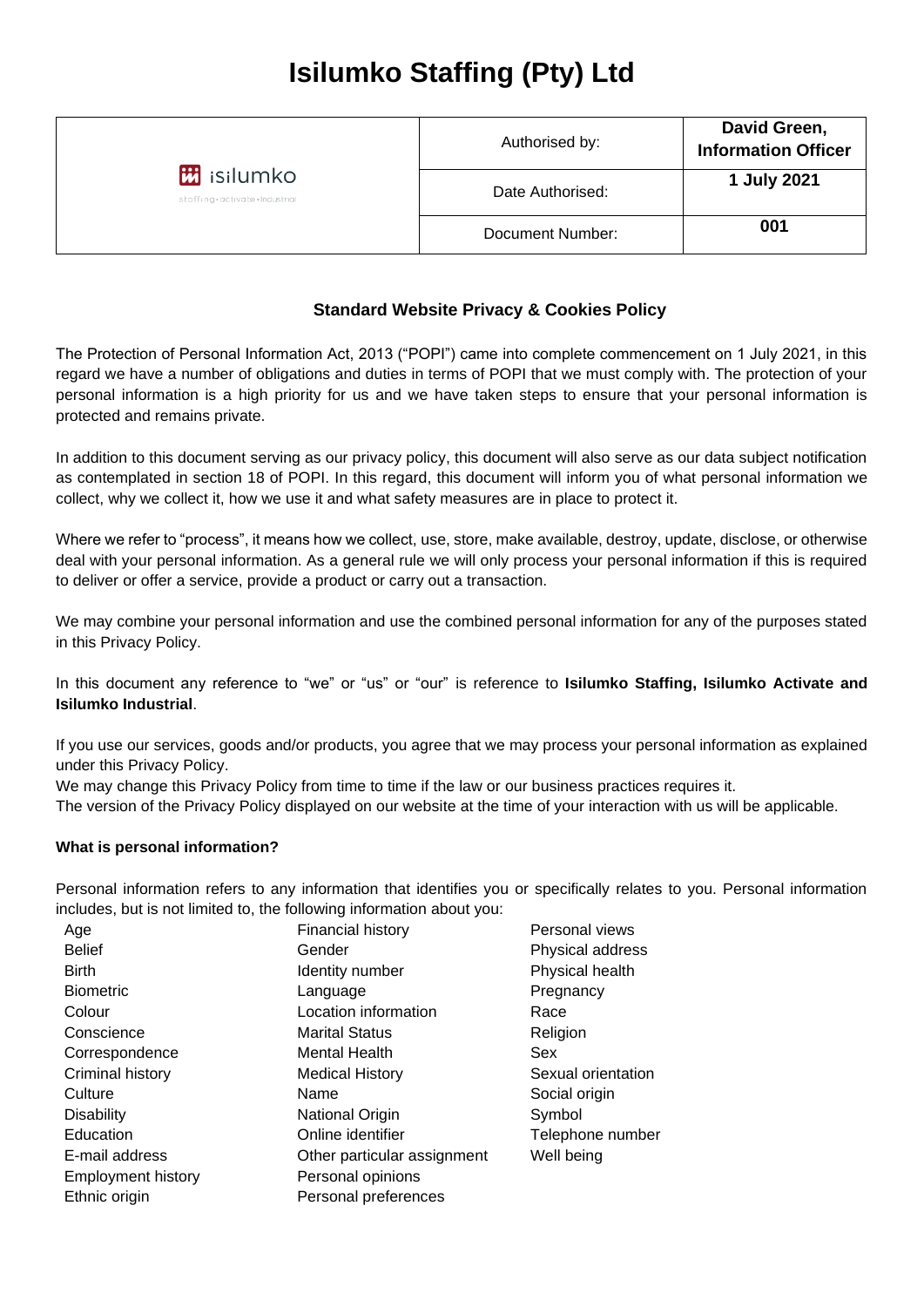### **Is the supply of the personal information voluntary or mandatory?**

The supply of certain personal information is mandatory, meaning we have to collect this personal information from you by law. If you do not supply this information, we cannot comply with our legal obligations. In this regard, if you do not supply this personal information we cannot do business with you. We collect personal information as is required by the following legislation:

Basic Conditions of Employment Act, No 75 of 1997 Continuing Education and Training Act (previously known as Further Education and Training Colleges Act) 16 of 2006 Compensation for Occupational Injuries and Diseases Act, No. 130 of 1993 Credit Agreement Act, No. 75 of 1980 The Criminal Procedure Act, No. 51 of 1977 Debt Collectors Act, No. 114 of 1998 Employment Equity Act, No. 55 of 1998 Financial Intelligence Centre Act, No. 38 of 2001 Higher Education Act 101 of 1997 Income Tax Act 58 of 1962 Labour Relations Act, No 66 of 1995 National Credit Act, No. 34 of 2005 NQF Act No 67 of 2008 Pension Funds Act, No. 24 of 1956 Skills Development Act 97 of 1998 Unemployment Insurance Act, No. 63 of 2001 Financial Advisory and Intermediary Service Act, No. 37 of 2002 Occupational Health and Safety Act No. 85 of 1993 Prevention of Organised Crime Act No. 121 of 1998

In other instances the supply of personal information is voluntary, which means there is no law imposed on us to collect this personal information. Even though there is no law that imposes the collection of the personal information, we require the personal information to deliver the products and/or services to you. In this regard, if you do not supply the personal information, we cannot do business with you.

## **When will we process your personal information?**

We will only process your personal information for lawful purposes relating to our business if the following applies:

- if you have consented thereto.
- if a person legally authorised by you, the law, or a court, has consented thereto.
- if it is necessary to conclude or perform under a contract, we have with you.
- if the law requires or permits it.
- if it is required to protect or pursue your, our or a third party's legitimate interest.

#### **What is special personal information?**

Special personal information is personal information about the following: Biometric information Philosophical beliefs Sex life Criminal behaviour Political persuasion Trade union membership Ethnic origin Race Health Religious beliefs

#### **When will we process your special personal information?**

We may process your special personal information in the following circumstances:

- if you have consented to the processing.
- if the information is being used for any Human resource or payroll requirement.
- if the processing is needed to create, use, or protect a right or obligation in law.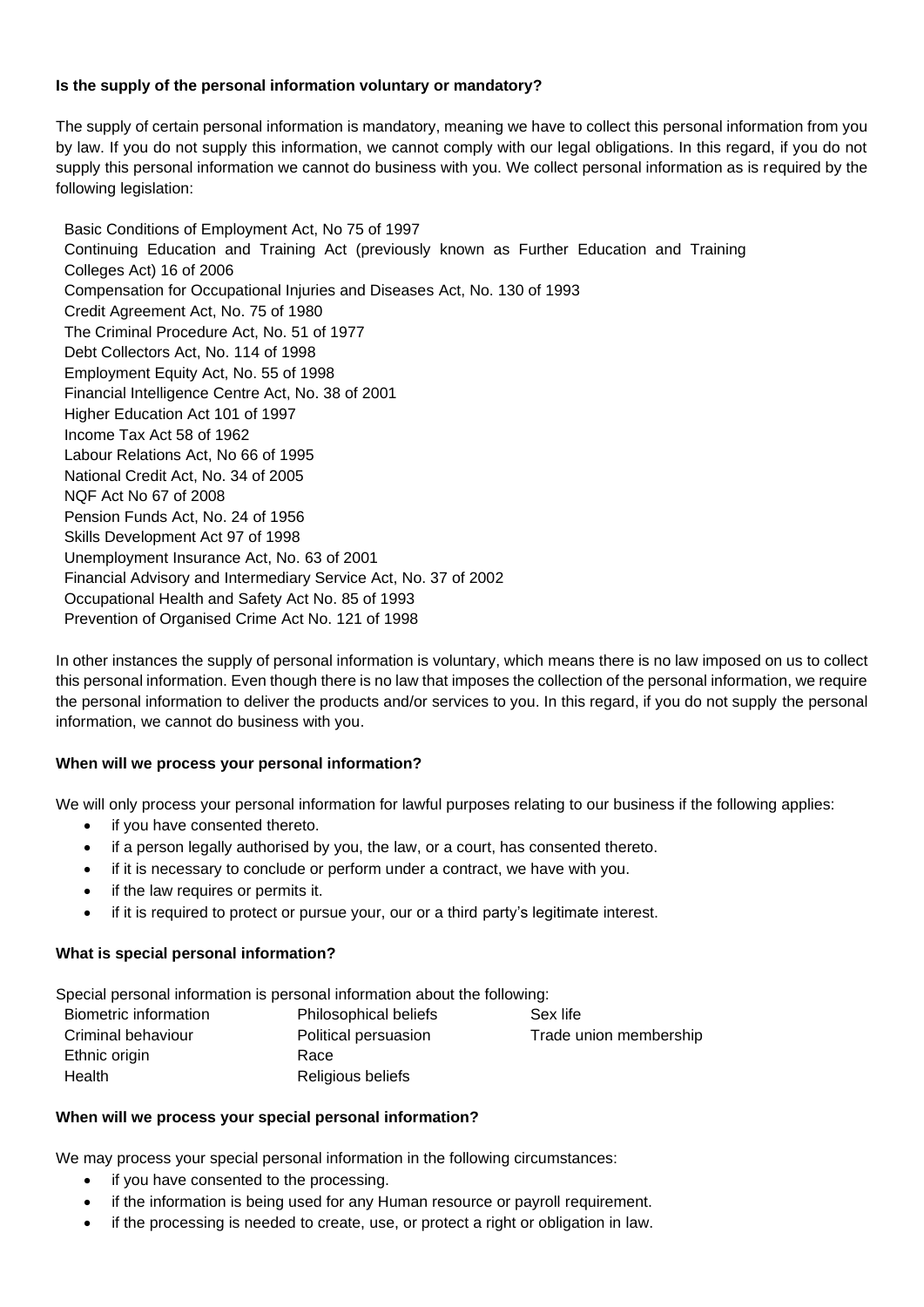- if the processing is for statistical or research purposes and all legal conditions are met.
- if the special personal information was made public by you.
- if the processing is required by law.
- if racial information is processed, and the processing is required to identify you; and / or if health information is processed, and the processing is to determine your insurance risk, or to comply with an insurance policy or to enforce an insurance right or obligation.

### **When and from where we obtain personal information about you?**

We may collect personal information about you from the following sources:

- We may collect personal information directly from you.
- We may collect personal information from a public record.
- We may collect personal information from an area where you have deliberately made it public.
- We may collect information about you based on your use of our products, services, or service channels.
- We may collect information about you based on how you engage or interact with us such as via our support desk, emails, letters, telephone calls and surveys.
- We may collect personal information from a third party.
- We may collect personal information from another source if you give us consent to do so.

If the law requires us to do so, we will ask for your consent before collecting personal information about you from third parties.

The third parties from whom we may collect your personal information include, but are not limited to, the following:

- Partners of our company for any of the purposes identified in this Privacy Policy.
- your spouse, dependents, partners, employer, and other similar sources.
- attorneys, tracing agents, debt collectors and other persons that assist with the enforcement of agreements.
- payment processing services providers, merchants, banks, and other persons that assist with the processing of your payment instructions, like EFT transaction partners.
- insurers, brokers, other financial institutions, or other organisations that assist with insurance and assurance underwriting, the providing of insurance and assurance policies and products, the assessment of insurance and assurance claims and other related purposes.
- law enforcement and fraud prevention agencies and other persons tasked with the prevention and prosecution of crime;
- regulatory authorities, industry ombudsman, governmental departments, local and international tax authorities.
- trustees, Executors or Curators appointed by a court of law.
- our service providers, agents and sub-contractors like couriers and other persons we use to offer and provide products and services to you.
- courts of law or tribunals.

#### **Reasons we need to process your personal information.**

We will process your personal information for the following reasons:

- to provide you with products, goods, and services
- to market our products, goods, and services to you.
- to respond to your enquiries and complaints.
- to comply with legislative, regulatory, risk and compliance requirements (including directives, sanctions, and rules), voluntary and involuntary codes of conduct and industry agreements or to fulfil reporting requirements and information requests.
- to conduct market and behavioural research, including scoring and analysis to determine if you qualify for products and services or to determine your credit or insurance risk.
- to develop, test and improve products and services for you.
- for historical, statistical and research purposes, like market segmentation.
- to process payment instruments.
- to create, manufacture and print payment issues (like a payslip)
- to enable us to deliver goods, documents, or notices to you.
- for security, identity verification and to check the accuracy of your personal information.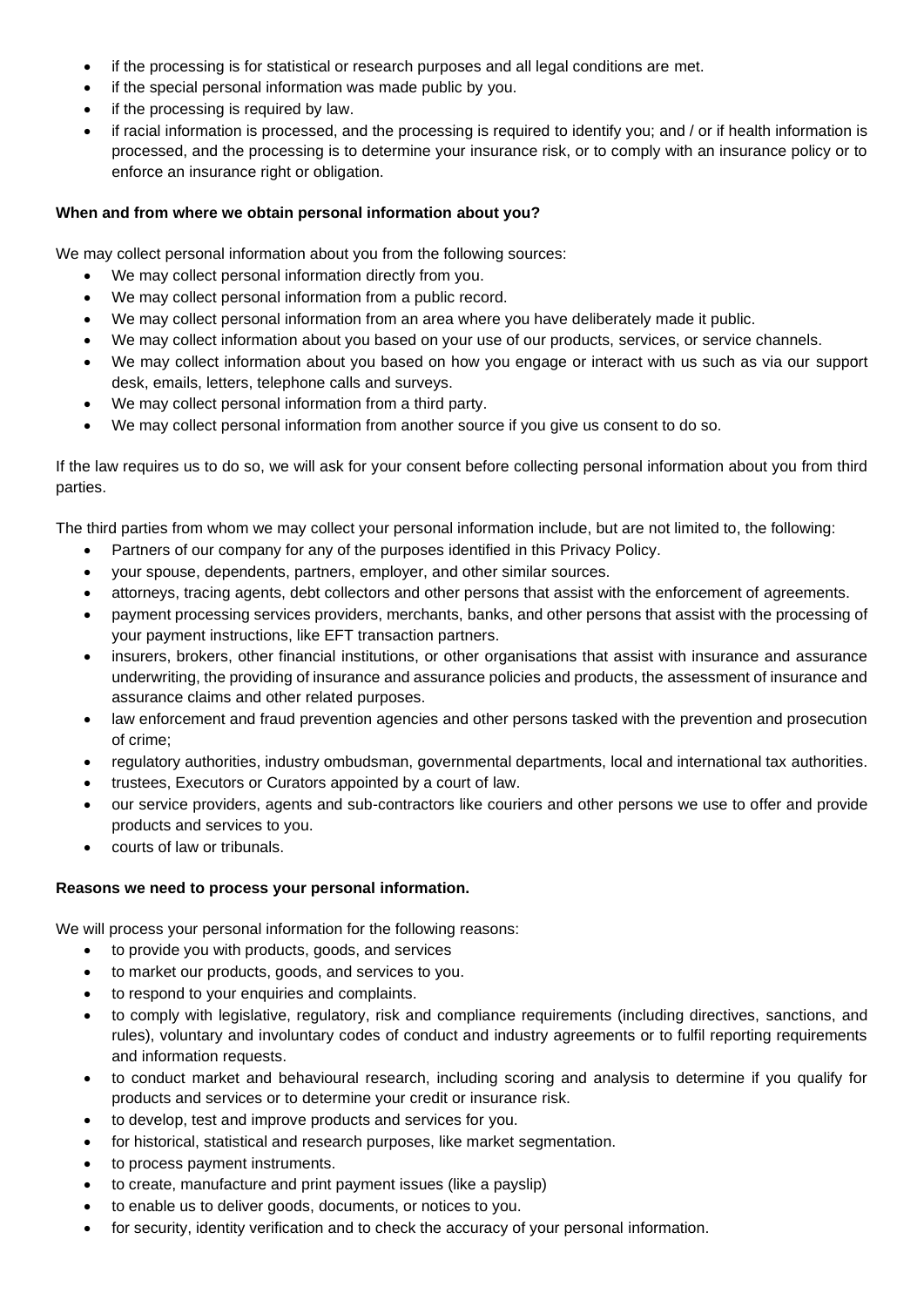- to communicate with you and carry out your instructions and requests.
- for customer satisfaction surveys, promotional offerings.
- insurance and assurance underwriting and administration.
- to process or consider or assess insurance or assurance claims.
- to provide insurance and assurance policies and products and related services.
- to enable you to take part in customer loyalty reward programmes, to determine your qualification for participation, earning of reward points, determining your rewards level, monitoring your buying behaviour with our rewards partners to allocate the correct points or inform you of appropriate products, goods, and services you may be interested in or to inform our reward partners about your purchasing behaviour.
- to enable you to take part in and make use of value-added products and services.
- to assess our lending and insurance risks; and / or
- for any other related purposes.

#### **How we use your personal information for marketing**

- We will use your personal information to our products and services to you.
- We will do this in person, by post, telephone, or electronic channels such as SMS, email, and fax.
- If you are not our customer, or in any other instances where the law requires, we will only market to you by electronic communications with your consent.
- In all cases you can request us to stop sending marketing communications to you at any time.

### **When how and with whom we share your personal information?**

In general, we will only share your personal information if any one or more of the following apply:

- if you have consented to this.
- if it is necessary to conclude or perform under a contract, we have with you;
- if the law requires it; and / or
- if it's necessary to protect or pursue your, our or a third party's legitimate interest.

#### **Under what circumstances will we transfer your information to other countries?**

We will only transfer your personal information to third parties in another country in any one or more of the following circumstances:

- where your personal information will be adequately protected under the other country's laws or an agreement with the third-party recipient.
- where the transfer is necessary to enter into or perform under a contract with you, or a contract with a third party that is in your interest.
- where you have consented to the transfer; and / or
- where it is not reasonably practical to obtain your consent, the transfer is in your interest.

This transfer will happen within the requirements and safeguards of the law. Where possible, the party processing your personal information in the other country will agree to apply the same level of protection as available by law in your country or if the other country's laws provide better protection the other country's laws would be agreed to and applied.

#### **How we secure your personal information**

- We will take appropriate and reasonable technical and organisational steps to protect your personal information according to industry best practices. Our security measures (including physical, technological, and procedural safeguards) will be appropriate and reasonable. This includes the following:
- keeping our systems secure (like monitoring access and usage);
- storing our records securely.
- controlling the access to our buildings, systems and/or records; and
- safely destroying or deleting records.
- Ensure compliance with best practice standards.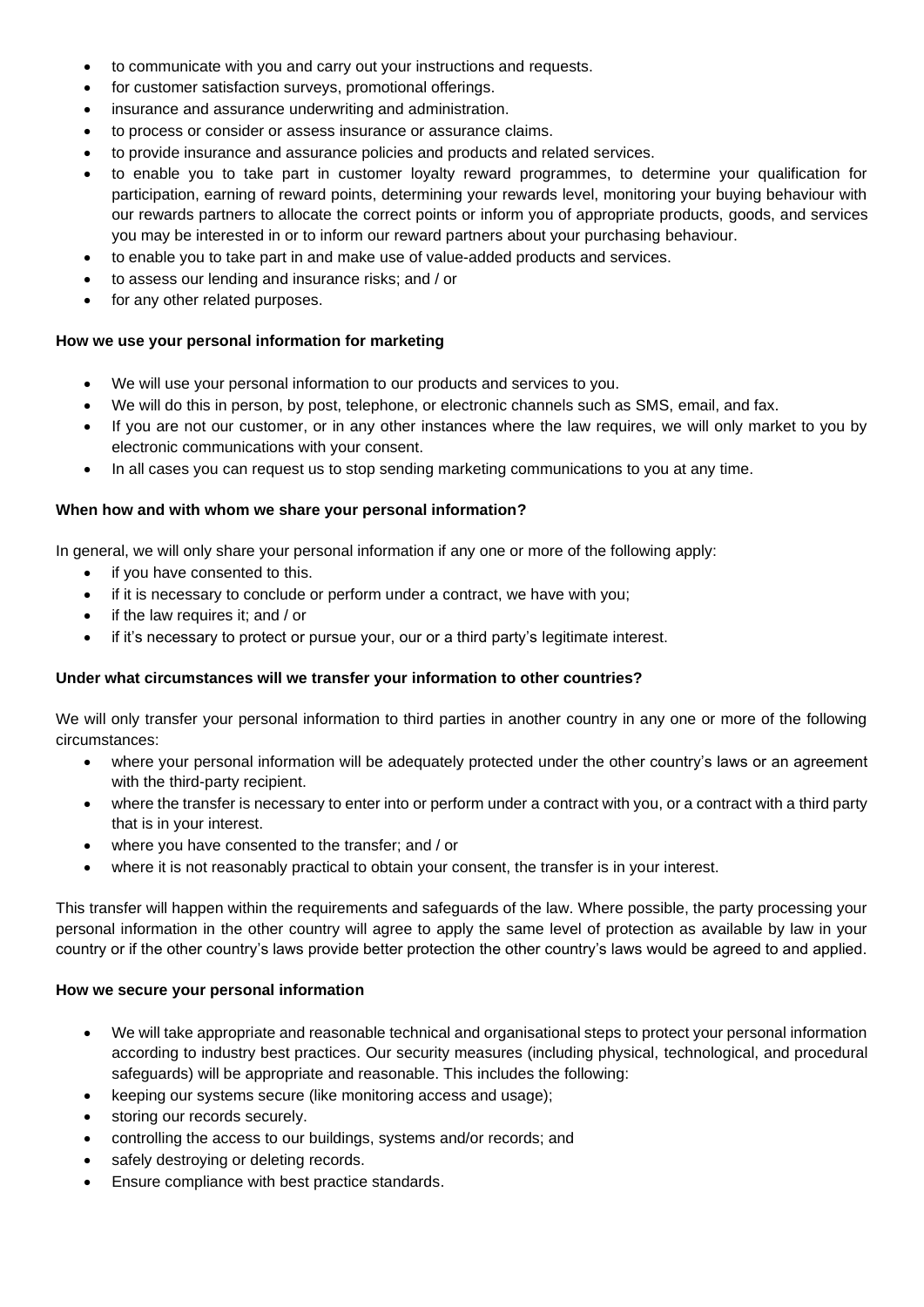#### **How long do we keep your personal information?**

We will keep your personal information for as long as:

- the law requires us to keep it.
- a contract between you and us requires us to keep it.
- you have consented for us keeping it.
- we are required to keep it to achieve the purposes listed in this Privacy Policy.
- we require it for statistical or research purposes.
- a code of conduct requires us to keep it; and / or
- we require it for our lawful business purposes.

Take note: We may keep your personal information even if you no longer have a relationship with us, for the historical data that may be required by your employer or employee.

#### **Our cookie policy**

A cookie is a small piece of data sent from our websites or applications to your computer or device hard drive or Internet browser where it is saved. The cookie contains information to personalise your experience on our websites or applications and may improve your experience on the websites or applications. The cookie will also identify your device, like the computer or smart phone.

By using our websites or applications you agree that cookies may be forwarded from the relevant website or application to your computer or device. The cookie will enable us to know that you have visited the website or application before and will identify you. We may also use the cookie to prevent fraud and for analytics.

#### **Your duties and rights about the personal information we have about you.**

You must provide proof of identity when enforcing the rights below.

You must inform us when your personal information changes.

Please contact our Information Officer to give effect to any of the below rights.

You have the right to request access to the personal information we have about you by contacting us. This includes requesting:

- confirmation that we hold your personal information.
- a copy or description of the record containing your personal information; and
- the identity or categories of third parties who have had access to your personal information.

We will attend to requests for access to personal information within a reasonable time. You may be required to pay a reasonable fee to receive copies or descriptions of records, or information about third parties. We will inform you of the fee before attending to your request.

Please note that the law may limit your right to access information.

You have the right to request us to correct or delete the personal information we have about you if it is inaccurate, irrelevant, excessive, out of date, incomplete, misleading, obtained unlawfully or we are no longer authorised to keep it. You must inform us of your request in writing. It may take up to 15 business days for the change to reflect on our systems. We may request documents from you to verify the change in personal information.

A specific agreement that you have entered into with us may determine how you must change your personal information provided at the time when you entered into the specific agreement. Please adhere to these requirements. If the law requires us to keep the personal information, it will not be deleted upon your request. The deletion of certain personal information may lead to the termination of your business relationship with us.